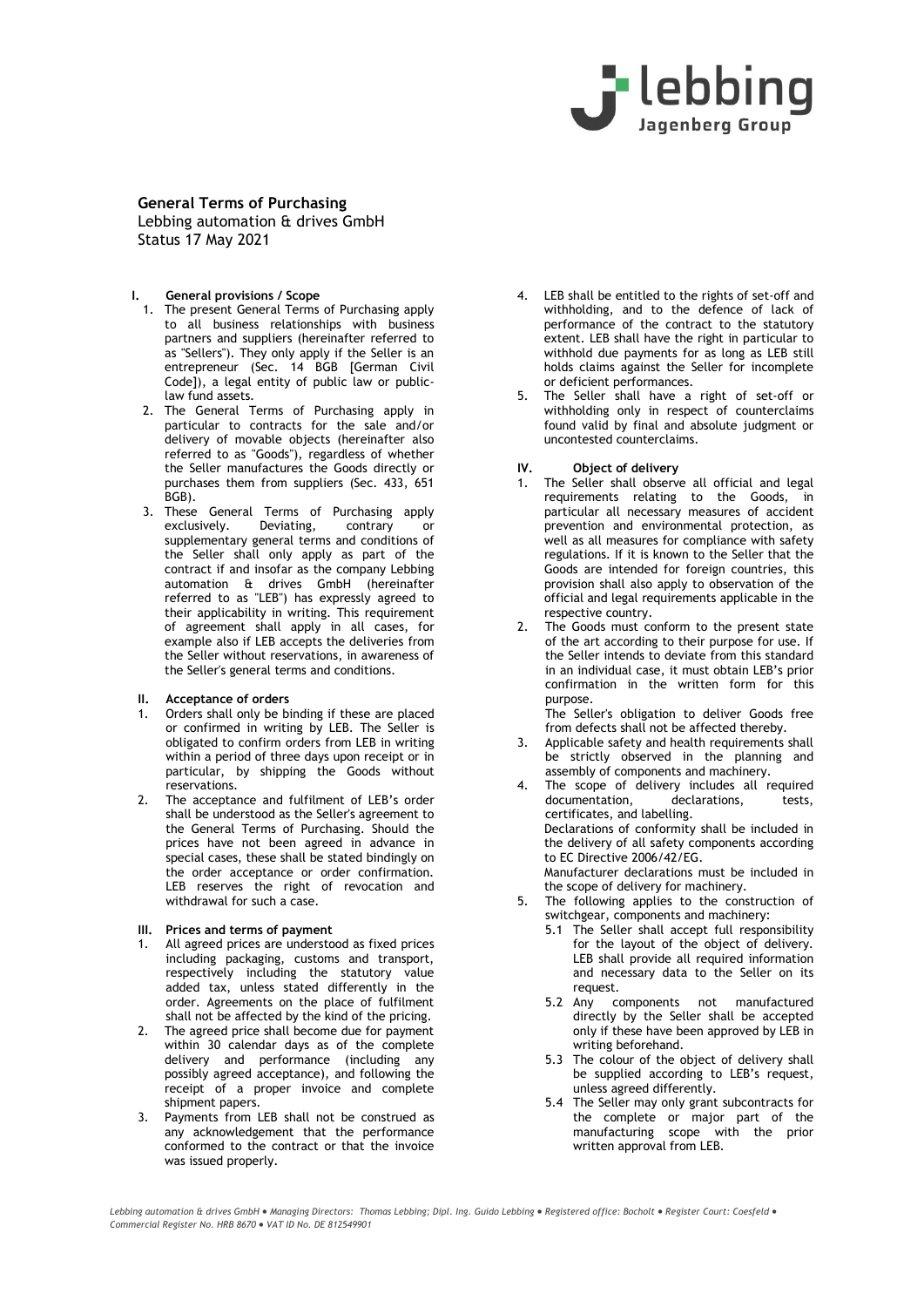

- **V. Delivery**
- 1. The delivery period stated by LEB in the order shall be binding. If the period is stated in calendar weeks, the delivery must be completed at the latest by 3:00 p.m. on the last working day of the confirmed week.
- 2. Deliveries before the agreed date and partial deliveries may only be made with LEB's approval, which shall be obtained beforehand. The expense incurred for this purpose shall be borne by the Seller, unless LEB has requested the early delivery and is willing to bear the additional costs.
- 3. The Seller is obligated to inform LEB immediately in writing if – for whichever reasons – it cannot meet the agreed delivery periods. If delivery dates are not observed by the Seller, it shall be liable in accordance with the statutory provisions. If contract penalties have been agreed, LEB shall retain the right to assert damages in excess thereof.
- 4. The performance of the delivery is subject to the INCOTERMS of the International Chamber of Commerce in the version valid on the conclusion of the contract.
- 5. The Goods shall be delivered DDP to the place specified in the order. If the place of destination is not defined and if nothing else is agreed, the delivery shall be made to the business site in Bocholt. The respective place of destination shall also be the place of fulfilment.
- 6. The risk of accidental loss and accidental deterioration of the Goods shall transfer to LEB upon handover at the place of fulfilment. If an acceptance is agreed, it shall be decisive for the transfer of risk, whereas the provisions of the law governing contracts for work and services shall apply accordingly.

## **VI. Freight and packaging**

- 1. All shipping documents and waybills shall be prepared by the Seller. The costs for common packaging material shall be borne by the Seller, unless agreed otherwise by contract.
- 2. The individual weights and the custom tariff codes of the Goods shall be stated on the shipping documents. In case of storage or calloff orders, the Goods shall be stored and insured properly.
- 3. All papers, certificates and forms, such as invoices or delivery slips, shall be handed over to LEB in proper execution.
- 4. The complete documentation pursuant to EN ISO 12100 shall be sent to LEB in separate mail.
- 5. If the preparation of waybills is deficient, the Seller shall be liable for any incurred consequential costs. The Seller is obligated to notify of any shipment by way of a shipment notification.

If important information is missing from the shipment notification, such as the order number, department, subject, comment and place of receipt, the Seller shall be liable.

## **VII. Deficient delivery**

- 1. The statutory provisions apply, unless provided otherwise hereinafter, with regard to the rights of LEB in case of material and legal defects on the Goods (including false and short delivery as well as improper installation, deficient installation, operating or handling instructions), and with regard to any other breaches of duty by the Seller.
- 2. In accordance with the statutory provisions, the Seller shall be liable in particular, for the Goods having the agreed upon characteristics on the transfer of risk to LEB. As agreement on the characteristics, the product descriptions shall apply respectively, which – in particular, through designation or reference in the order from  $LEB - \bar{a}$ re the object of the respective contract or which have been made part of this contract in the same way as these General Terms of Purchasing. In this respect, it makes no difference whether the product description is provided by LEB, the Seller or the manufacturer.
- 3. In deviation from Sec. 442 para. 1, sent. 2 BGB, LEB shall be entitled to claims of defects without limitation, even if LEB has not taken notice of the defect on the conclusion of the contract in consequence of gross negligence.
- 4. Regarding the obligation of an entrepreneur for inspection and notification of defects, the statutory provisions shall apply according to the following stipulation: LEB's inspection obligation is limited to defects that are visibly noticeable during an incoming goods inspection conducted by LEB, as an inspection of the exterior including the delivery papers, and such that are visibly noticeable during a quality control conducted by LEB as random testing (e.g. transport damages, false and short deliveries). Insofar as an acceptance is agreed, there is no obligation to conduct an inspection. For the rest, the inspection obligation shall be determined by the extent to which an inspection is warranted, in consideration of the circumstances of the individual case according to the proper business practice.

LEB's obligation to notify of defects discovered at a later time shall remain unaffected. In all cases, a claim of defects by LEB (notice of defects) shall be deemed made without undue delay and on time, if it is received by the Seller within ten working days following the receipt of the Goods.

5. The costs expended by the Seller for the purpose of testing and reworking (including any potential deinstallation and installation costs)

*Lebbing automation & drives GmbH Managing Directors: Thomas Lebbing; Dipl. Ing. Guido Lebbing Registered office: Bocholt Register Court: Coesfeld Commercial Register No. HRB 8670 VAT ID No. DE 812549901*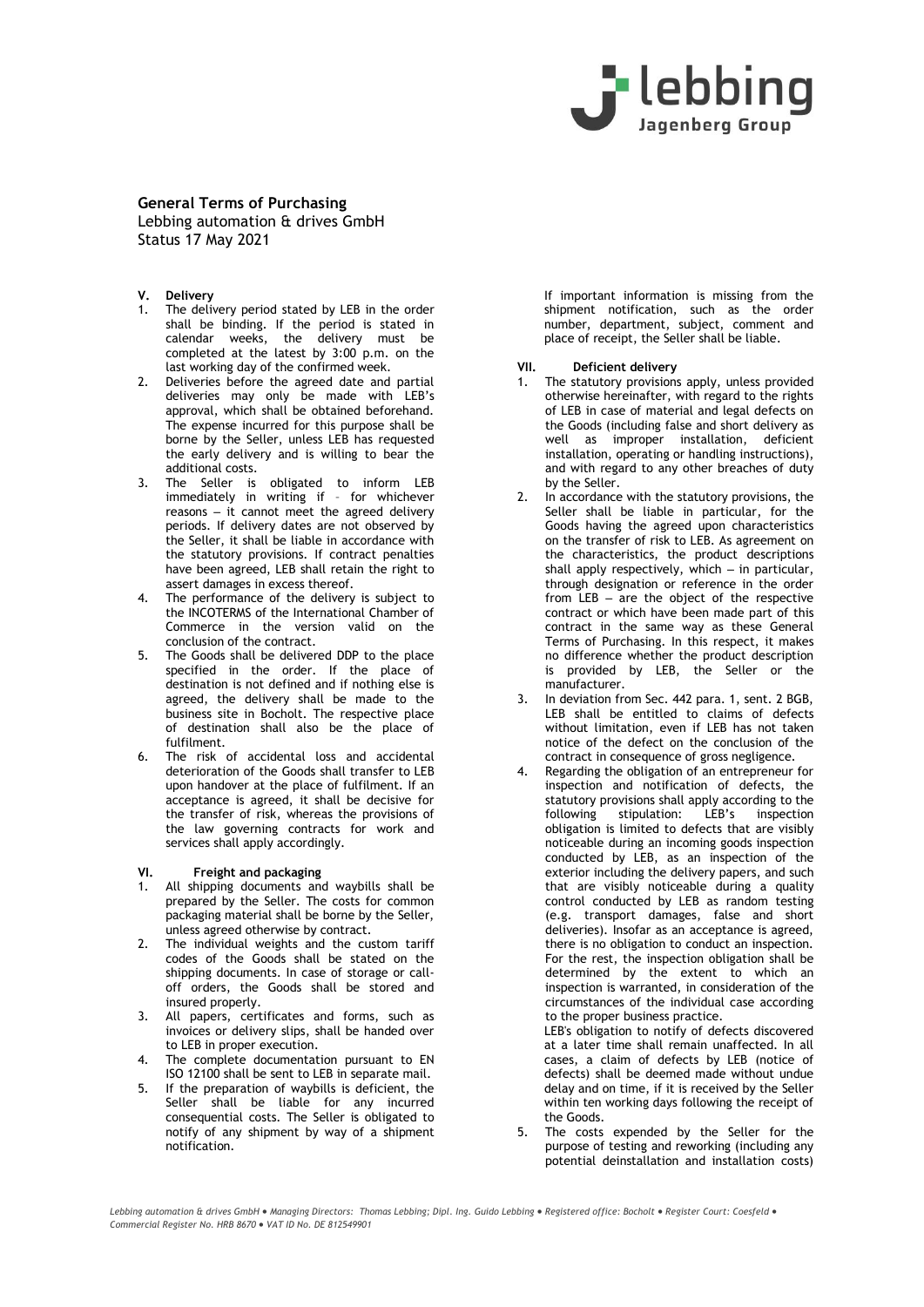

> shall be borne by the Seller, even if it is established that no defect was present in fact. LEB's liability for damage compensation in case of an unjustified claim for the repair of defects shall remain unaffected; to this end, LEB shall be liable only if LEB has recognised or failed to recognise in gross negligence that no defect was present.

- 6. If the Seller does not fulfil its obligation for subsequent fulfilment – at LEB's discretion to be performed as either the repair of the defect (reworking) or delivery of an object free from defects (replacement delivery) – within an appropriate period set by LEB, LEB may repair the defect on its own and demand compensation from the Seller for any expenses required for this purpose or demand an accordant advance payment. If the subsequent fulfilment by the Seller has failed or if such is unacceptable for LEB (e.g. due to particular urgency, risk to operating safety or impending occurrence of unreasonable damages), setting of a deadline shall not be required; LEB shall inform the Seller immediately and if possible, in advance of such circumstances.
- 7. For the rest, in case of a material or legal defect, LEB shall be entitled to a reduction of the purchase price or withdrawal from the contract pursuant to the statutory provisions. Furthermore, LEB shall have a right to compensation of damages and expenses pursuant to the statutory provisions.
- 8. In addition, the Seller guarantees that the object of delivery complies with the current legal provisions, the regulations and directives of authorities and professional associations, as well as to LEB's drawings and specifications.
- 9. For all deliveries and performances which also include the deliveries and performances of third parties – the Seller shall have to ensure within the scope of its possibilities that it uses environmentally friendly products and processes.
- 10. The Seller guarantees the environmental safety of all delivered products, including the packaging material. On request by LEB, the Seller shall provide a certificate of characteristics for all delivered products and their packaging materials.
- 11. Should a breach of contract arise due to defects, in particular through non-achievement of required data, these defects shall be repaired by the Seller directly and free of charge, whereas also free of incidental charges. The necessary measures shall be agreed upon with LEB. Statutory claims shall not be affected thereby, in particular not the right to withdrawal from the contract, reduction and/or damage compensation.
- 12. If the Seller does not fulfil its warranty obligation within a period agreed beforehand,

LEB may have the necessary measures implemented with the aid of third parties on cost and risk of the Seller.

13. Unless agreed otherwise, the warranty period shall end 30 months after acceptance of the object of delivery by LEB or following the handover to third parties specified by LEB.

#### **VIII. Confidentiality and proprietary rights of third parties**

- 1. LEB reserves its property and copyrights to illustrations, plans, drawings, calculations, implementation instructions, product descriptions and other documents. Documents of this kind shall be used exclusively for the contractual performance and be returned to LEB upon completion of the contract. The documents shall be kept secret from third parties, specifically also beyond the end of the contract. The confidentiality obligation shall expire only if and insofar as the knowledge contained in the provided documents has become generally known.
- 2. The foregoing provision shall apply accordingly to substances and materials (e.g. software, finished and semi-finished products) as well as tools, samples, models and other objects that LEB makes available to the Seller for manufacturing. Objects of this kind – for as long as they are not processed – shall be retained separately and be insured for destruction and loss to appropriate extent at the Seller's expense.
- 3. Any processing, mixing or combination (further processing) of the provided objects, which is conducted by the Seller, shall be on behalf of LEB. The same applies to further processing of the delivered Goods, which is conducted by LEB, so that LEB shall be deemed the manufacturer and obtain ownership of the product at the latest upon the further processing in accordance with the statutory provisions.
- 4. The ownership of the Goods shall transfer mandatorily to LEB and irrespective of the payment of the price. If, in individual cases, LEB accepts an offer by the Seller for the transfer of ownership, however, which is conditional on the purchase price payment, the Seller's retention of title shall expire at the latest upon the payment of the purchase price for the delivered Goods. LEB shall also be authorised to resell the Goods in the ordinary course of business, also before the purchase price payment, subject to an advance assignment of the claim arising thereof (in alternative, applicability of simple retention of title and the retention of title extended to the resale). All other forms of retentions of title shall be excluded thereby in any case.